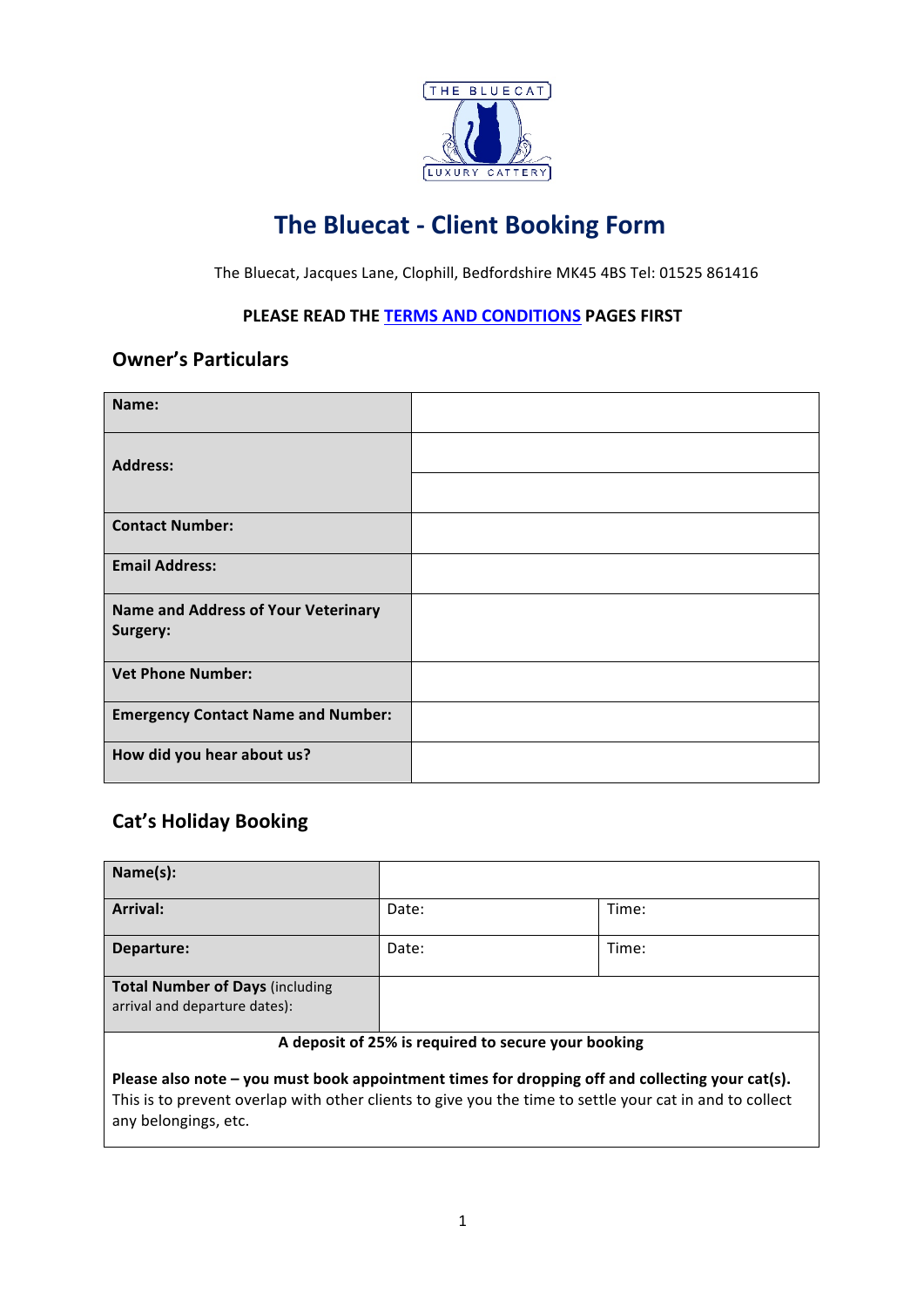# **Cat's Particulars**

| Age:                                                                                                                                                                                                     |  |
|----------------------------------------------------------------------------------------------------------------------------------------------------------------------------------------------------------|--|
| Male/Female:                                                                                                                                                                                             |  |
| <b>Breed/Colour:</b>                                                                                                                                                                                     |  |
| Neutered Y/N? N.B., We do not take male cats over<br>6 months that have not been neutered                                                                                                                |  |
| <b>Date of vaccinations:</b> You will need to bring the<br>vaccination card with you when dropping off your cat                                                                                          |  |
| <b>Date of last flea treatment:</b> You must ensure your<br>cat is adequately protected from fleas for the duration<br>of their stay. Evidence of fleas will result in veterinary<br>treatment and costs |  |
| Date of last worm treatment: Please ensure your<br>cat is up to date with any worming treatment. Evidence<br>of worms will result in veterinary treatment and costs                                      |  |

| Medical/behavioural history of note:                                                                                        |  |
|-----------------------------------------------------------------------------------------------------------------------------|--|
| Any medical problems/ conditions/<br>medication/allergies:                                                                  |  |
| Does your cat have any mobility issues or are<br>there any restrictions on jumping/climbing?<br>Y/N (if yes, please detail) |  |
| If you are boarding more than one cat, would<br>you like them to share a chalet Y/N?                                        |  |
| If yes, please confirm you consent to<br>separating should it be required Y/N                                               |  |
| Can your cat use a cat flap Y/N?                                                                                            |  |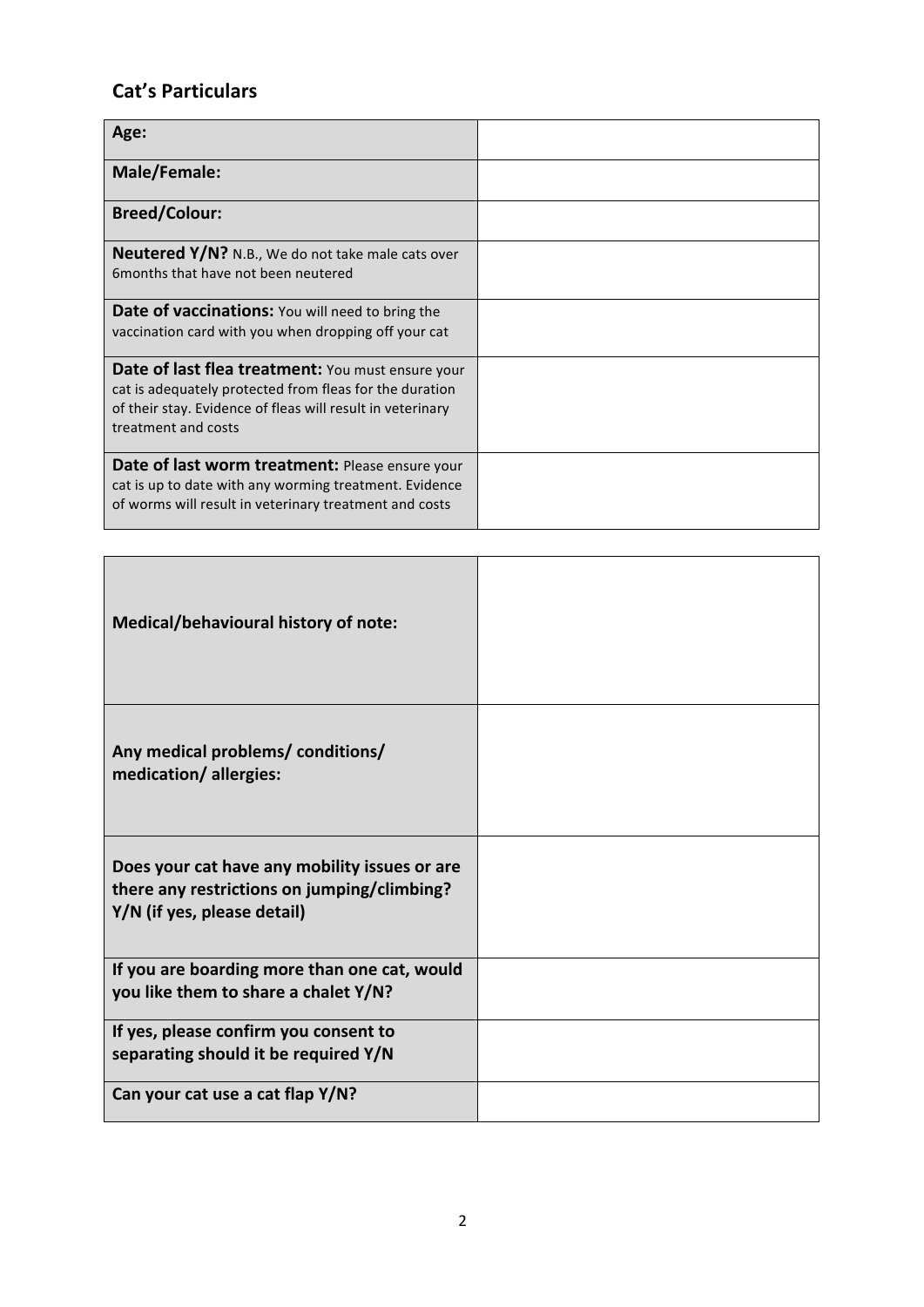| <b>Dietary Requirements:</b>                                                                                                                                    | Dry - Brand and<br><b>Quantity/Frequency</b> | Wet - Brand and<br><b>Quantity/Frequency</b> |
|-----------------------------------------------------------------------------------------------------------------------------------------------------------------|----------------------------------------------|----------------------------------------------|
| Please specify the brand(s) of food you feed your<br>cat                                                                                                        |                                              |                                              |
| Please note that we cannot provide prescription or<br>veterinary foods nor pet shop/supermarket brands                                                          |                                              |                                              |
| In the event your cat will not eat their regular<br>food, please confirm that the food can be<br>changed Y/N (we will only use high quality chicken or<br>fish) |                                              |                                              |
| Would you like your cat to be groomed during<br>their stay? Y/N If so, please being their usual<br>brush                                                        |                                              |                                              |
| Do you consent to your cat having toys to<br><b>play with? <math>Y/N</math></b> (all toys provided are cat safe and<br>you are welcome to bring some from home) |                                              |                                              |
| Microchip number: Please state if not chipped                                                                                                                   |                                              |                                              |
| Is your cat insured? Y/N                                                                                                                                        |                                              |                                              |
| Insurance company name:                                                                                                                                         |                                              |                                              |

Have you or any of your family members been diagnosed with or had symptoms or exposure to **COVID-19?**  $\forall$ es  $\Box$  If yes, when?  $\Box$  No  $\Box$ 

Are you or any of your family members considered vulnerable or 'at risk' regarding Covid-19? Yes □ No □

Please note, if you have answered yes to either of the above questions, we may need to call you to discuss further.

Please let us know if you would like complimentary updates during the course of your cat's stay **by checking the relevant boxes below** (NB. photos can take up to 5 days during peak times):-

Facebook ☐ WhatsApp ☐ Text Messages ☐ Signal ☐

### **What to Do Next**

- Read the terms and conditions on the next pages and sign at the bottom
- Return the completed booking form as soon as possible, either by post, email or in person
- We require a deposit for each booking of 25%, with a minimum deposit of £16
- Our payment preference is by bank transfer
- Please do let us know if you are paying via bank transfer so we can check our account
- Once we have received your form and deposit, we will email you to confirm your booking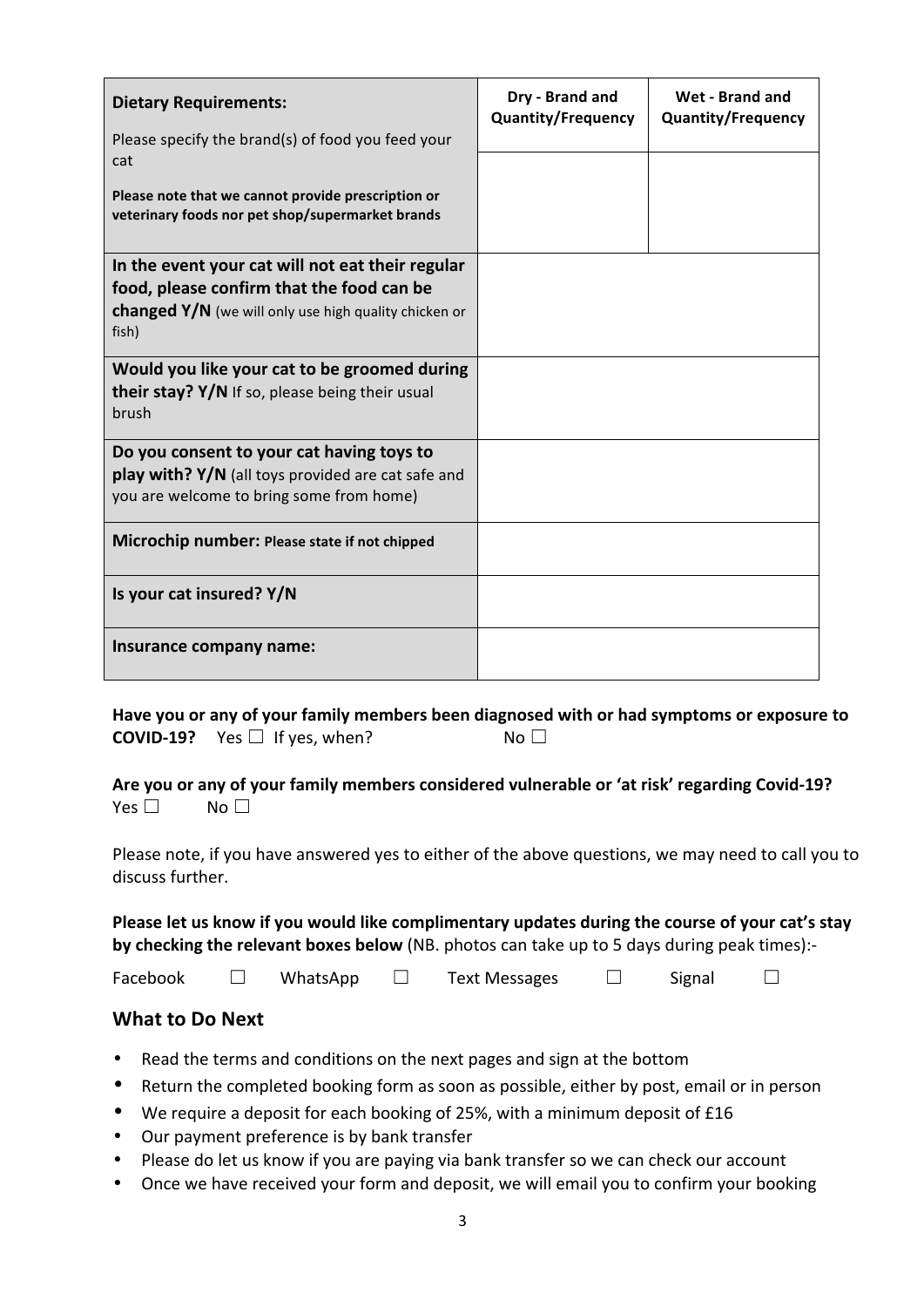# **TERMS & CONDITIONS - PLEASE READ CAREFULLY**

### **Opening Times**

- We are open every day between  $10:00 12:00$  and  $15:00$  to  $18:00$ , except Wednesdays  $10:00 12:00$ and  $16:00 - 18:00$ , and Sundays when we are open from  $10:00 - 12:00$
- Out of hours drop-off and collection can be arranged and are by prior arrangement only and at the **cattery owner's discretion**
- Viewings are available Monday to Saturday please call to arrange a mutually convenient time
- **COVID-19**
	- $\circ$  All drop offs and collections will be by **appointment only** and will be arranged at the time of booking. Please ensure you are on time to enable us to take the necessary safety precautions to help protect you and other clients
	- $\circ$  To minimise contact whilst dropping off or collecting your cat(s), you will be emailed a booking form to complete. You must return this by email prior to the start date of your booking (see Booking and Payment below)

### **Deposit, Pricing Structure and Cancellations**

- Charges are by the day so the day of arrival, day of departure and all days booked are charged for, regardless of arrival/departure time
- A 25% (minimum £16) **non-refundable** and **non-transferable** deposit will be charged to secure your booking unless the arrival date is within the next 14 days, in which case full payment is required immediately
- Our prices are £16.00 per day for one cat and £24 per day for two cats sharing a single chalet. Please call us to discuss further multiple cat discounts and long-stay discounts
- 25<sup>th</sup>, 26<sup>th</sup> December and 1st January are charged at double rate
- The minimum stay charge is 3 days
- We do offer a local collection/delivery service so please contact us for rates
- Please note WE MUST HAVE A MINIMUM OF 14 DAY'S NOTICE IF YOU WANT TO CANCEL THE BOOKING OR AMEND THE BOOKING IN ANY WAY OTHERWISE THE FULL AMOUNT WILL STILL BE **PAYABLE**
- If you collect your cat before the end of the booked period, the full cost of the original booked stay will still apply
- Payment of the deposit constitutes acceptance of these terms and conditions with or without a **completed booking form**

### **Booking and Payment**

You will be emailed a booking form prior to the arrival date of your cat – please complete this and return it via email to enquiries@thebluecat.net

We ask that you pay any deposits by bank transfer to the following Starling Bank account: -

- **EXECOUNT HAME:** The Bluecat Cattery Ltd
- **Sort code: 60-83-71**
- Account number: 26717182

Card payments can be taken in the office for payment of the balance but we are unable to take payments over the phone.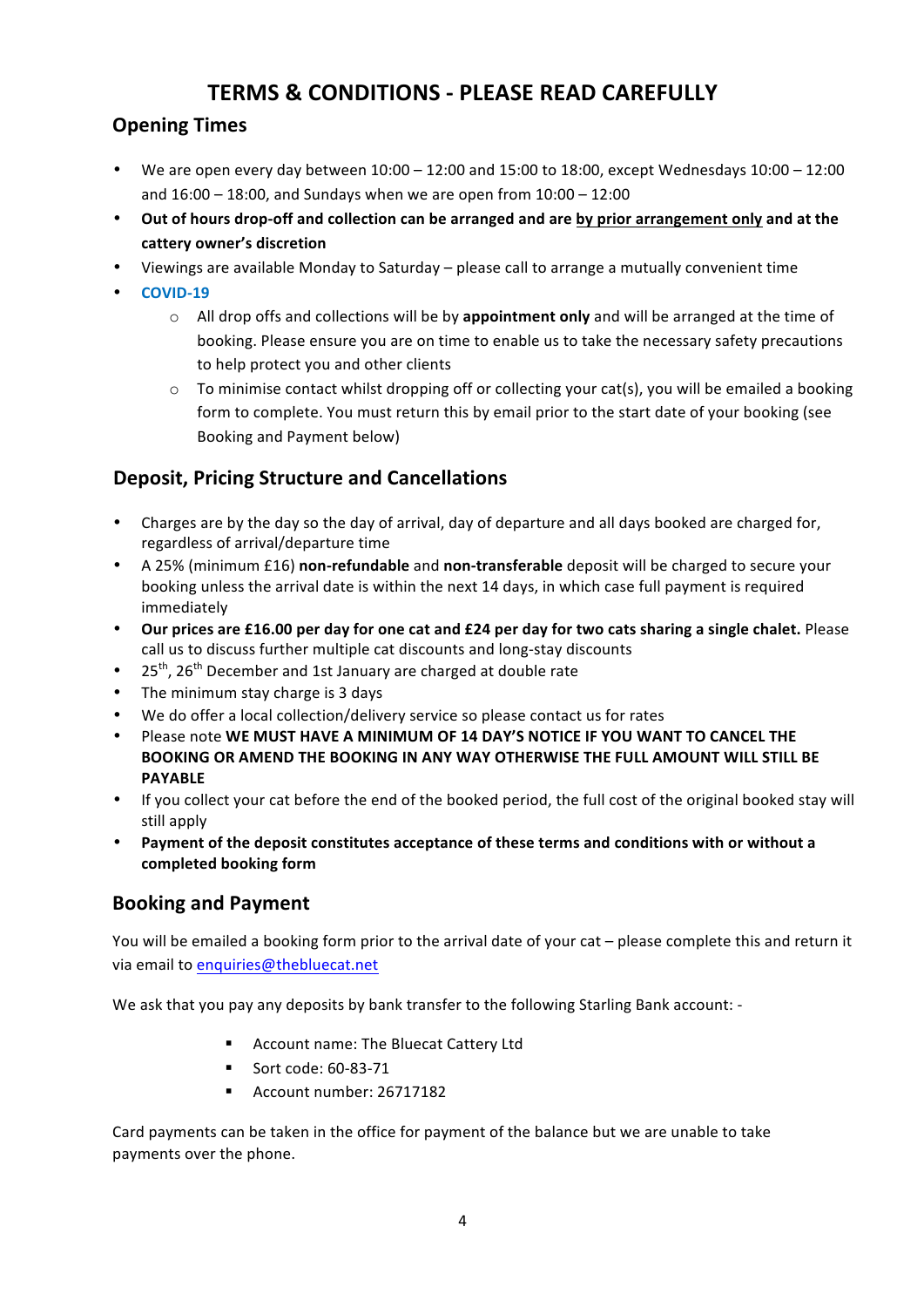### **What to Bring**

All cats must be brought in a suitable carry case and you MUST bring your cat's vaccination card on the day of arrival.

You are welcome to bring a bed/blanket/item of clothing/favourite toys although all of these are provided. No liability is taken for loss or damage to any items you bring from home.

Please remove your cat's collar before they come on holiday for safety reasons.

### **Arrivals and Departures**

All arrivals and departures will be by appointment only.

- **COVID-19**
	- $\circ$  Please ensure you are prompt for your allocated appointment time as we can only attend to one client at a time. If you find you are early or late, please ensure you call us so we can rearrange your appointment time
	- $\circ$  We politely request that only one person gets out of the car
	- $\circ$  Please wear a face mask. If you do not have one, these can be provided for you
	- $\circ$  To minimise the risks, we are currently allowing one person to enter the cattery at the time of drop off. At collection, we will bring your cat out to you

#### **Prescription and Veterinary Diets**

Regrettably, we are unable to provide prescription or veterinary diets so, if your cat is on a specific diet, please ensure you bring sufficient food with you for the duration of your cat's stay. Please note that we are unable to provide supermarket brands i.e. Sainsbury's, etc.

#### **Health and Non-collection of Pets**

Your cat must be in a fit and healthy condition with no fleas or worms prior to boarding and must have had their vaccinations. In the event your pet shows any sign of illness, fleas or worms, we will attempt to call you, or your emergency contact, immediately to discuss the situation. If necessary, we will take your cat to our vet (you will be liable for all charges). This amount will be payable by you when you collect your cat. **There is a charge of £20 to transport your cat to the vet to cover travel costs and time**. Our appointed vets are Henlow Veterinary Centre, 22 Bedford Rd, Lower Stondon, Henlow SG16 6EA. By signing this form you consent to your own veterinary practice releasing any medical history information to our appointed vet.

We accept no liability in the unlikely event your pet becomes ill, lost or dies during their stay. All pets and their belongings are left entirely at the owner's risk. If pets are not collected within 5 days of the departure date and no communication is received from the owner, a decision to rehome your pet will be made at the cattery owner's discretion. The full amount will still be payable.